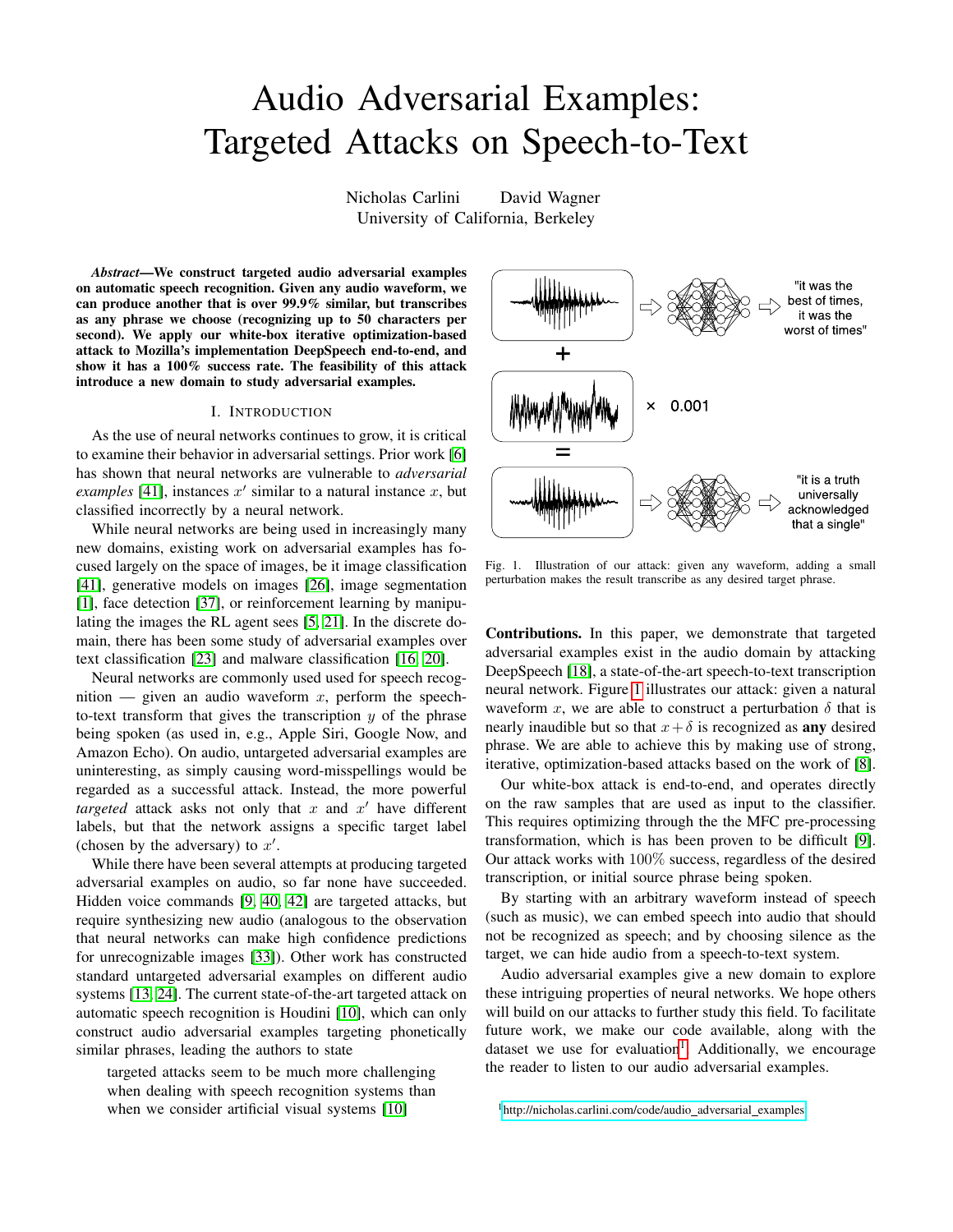# II. BACKGROUND

Neural Networks & Speech Recognition A neural network is a parameterized function  $f(\cdot)$  consisting of many simple layers  $f_i(\cdot)$ . The function  $f(\cdot)$  is differentiable and its parameters can be updated by gradient descent to learn any given mapping.

We represent audio as a  $N$ -dimensional vector  $x$ . Each element  $x_i$  is a signed 16-bit value, sampled at 16KHz. To reduce the input dimensionality, the Mel-Frequency Cepstrum (MFC) transform is often used as a preprocessing step. The MFC splits the waveform into 50 *frames* per second, and maps each frame to the frequency domain through an FFT.

Simple neural networks for classification take a single input and produce a single output probability distribution over all possible output labels. However, in the case of speech-to-text systems, there are exponentially many possible labels (i.e., there are over  $26^N$  possible phrases of length N). This makes it computationally infeasible to enumerate all possible phrases.

Therefore, speech recognition systems often use Recurrent Neural Networks (RNNs) to map an audio waveform to a sequence of probability distributions over individual characters, instead of over complete phrases An RNN is a function which maintains a state vector s with  $s_0 = 0$  and

$$
(s_{i+1}, y^i) = f(s_i, x_i),
$$

where the input  $x_i$  is one frame of input, and each output  $y^i$ is a probability distribution over which character was being spoken during that frame.

We use the DeepSpeech [\[18\]](#page-6-17) speech-to-text system, which has recently been reproduced and made open source by Mozilla [\[32\]](#page-6-19). Internally, it consists of a preprocessing layer which computes the MFC followed by a recurrent neural network using LSTMs [\[19\]](#page-6-20).

Connectionist Temporal Classication (CTC) [\[15\]](#page-6-21) is a method of training a sequence-to-sequence neural network when the alignment between the input and output sequences is not known. In DeepSpeech, CTC is used because the inputs are an audio sample of a person speaking, and the labels the transcribed sentences, but the exact position of each word in the audio sample is not known.

We briefly summarize the key details, and give our notation. We refer readers to [\[17\]](#page-6-22) for an excellent survey of CTC.

Let  $\mathcal X$  be the input domain — a single frame of input — and  $Y$  be the range — the the characters a-z, space, and the special  $\epsilon$  token (described below). Our neural network  $f : \mathcal{X}^N \to$  $[0, 1]^{N \cdot |\mathcal{Y}|}$  takes a sequence of N frames  $x \in \mathcal{X}$  and returns a probability distribution over the output domain for each frame. We write  $f(\boldsymbol{x})_j^i$  to mean that the probability of frame  $x_i \in \mathcal{X}$ having label  $j \in \mathcal{Y}$ . We use p to denote a phrase: a sequence of characters  $\langle p_i \rangle$ , where each  $p_i \in \mathcal{Y}$ .

While  $f(\cdot)$  maps every frame to a probability distribution over the characters, this does not directly give us a probability distribution over all *phrases*. We must define the probability of a phrase as a function of the probability of each character.

To do this, we first make two short definitions. We say that a sequence  $\pi$  *reduces to* **p** if starting with  $\pi$  and making the following two operations (in order) yields  $p$ :

- 1) Remove all sequentially duplicated tokens.
- 2) Remove all  $\epsilon$  tokens.

For example, the sequence  $a \, a \, b \, \epsilon \, \epsilon \, b$  reduces to  $a \, b \, b$ .

Further, we say that  $\pi$  is an alignment of p with respect to y (formally:  $\pi \in \Pi(p, y)$ ) if (a)  $\pi$  *reduces to* p, and (b) the length of  $\pi$  is equal to the length of y. The probability of alignment  $\pi$  under  $\gamma$  is defined as the product of the likelihoods of each of its elements:

$$
\Pr(\pi|\boldsymbol{y}) = \prod_i \boldsymbol{y}_{\pi^i}^i
$$

With these definitions, we can now define the probability of a given phrase p under the distribution  $y = f(x)$  as

$$
\Pr(\boldsymbol{p}|\boldsymbol{y}) = \sum_{\pi \in \Pi(\boldsymbol{p}, \boldsymbol{y})} \Pr(\pi|\boldsymbol{y}) = \sum_{\pi \in \Pi(\boldsymbol{p}, \boldsymbol{y})} \prod_i \boldsymbol{y}_{\pi^i}^i
$$

As is usually done, the loss function used to train the network is the negative log likelihood of the desired phrase:

$$
CTC\text{-}Loss(f(\boldsymbol{x}), \boldsymbol{p}) = -\log \Pr(\boldsymbol{p}|f(\boldsymbol{x})).
$$

Despite the exponential search space, this loss can be computed efficiently with dynamic programming.

Finally, to *decode* a vector  $y$  to a phrase  $p$ , we search for the phrase  $p$  that best aligns to  $y$ .

$$
C(\boldsymbol{x}) = \arg\max_{\boldsymbol{p}} \Pr(\boldsymbol{p}|f(\boldsymbol{x})).
$$

Because computing  $C(\cdot)$  requires searching an exponential space, it is typically approximated in one of two ways.

• *Greedy Decoding* searches for the most likely alignment (which is easy to find) and then reduces this alignment to obtain the transcribed phrase:

$$
C_{\text{greedy}}(\boldsymbol{x}) = \text{reduce}(\arg \max_{\pi} \Pr(\pi | f(\boldsymbol{x})))
$$

• *Beam Search Decoding* simultaneously evaluates the likelihood of multiple alignments  $\pi$  and then chooses the most likely phrase  $p$  under these alignments. The exact method used is out of scope of this paper. We refer the reader to [\[15\]](#page-6-21) for a complete algorithm description.

Adversarial Examples. Evasion attack have long been studied on machine learning classifiers [\[3,](#page-6-23) [4,](#page-6-24) [29\]](#page-6-25). These attacks are practical against many types of models [\[6\]](#page-6-0).

When discussion neural networks, these evasion attacks are referred to as *adversarial examples* [\[41\]](#page-6-1): for any input x, it is possible to construct an input  $x'$  that is similar to  $x$ (according to some metric) but so that the network assigns x and  $x'$  different labels [\[6\]](#page-6-0). In the audio domain, these untargeted adversarial example are usually not interesting: causing a speech-to-text system to transcribe "test sentence" as the misspelled "test sentense" does little to help an adversary.

Targeted Adversarial Examples are a more powerful attack: not only must the classification of x and  $x'$  differ, but the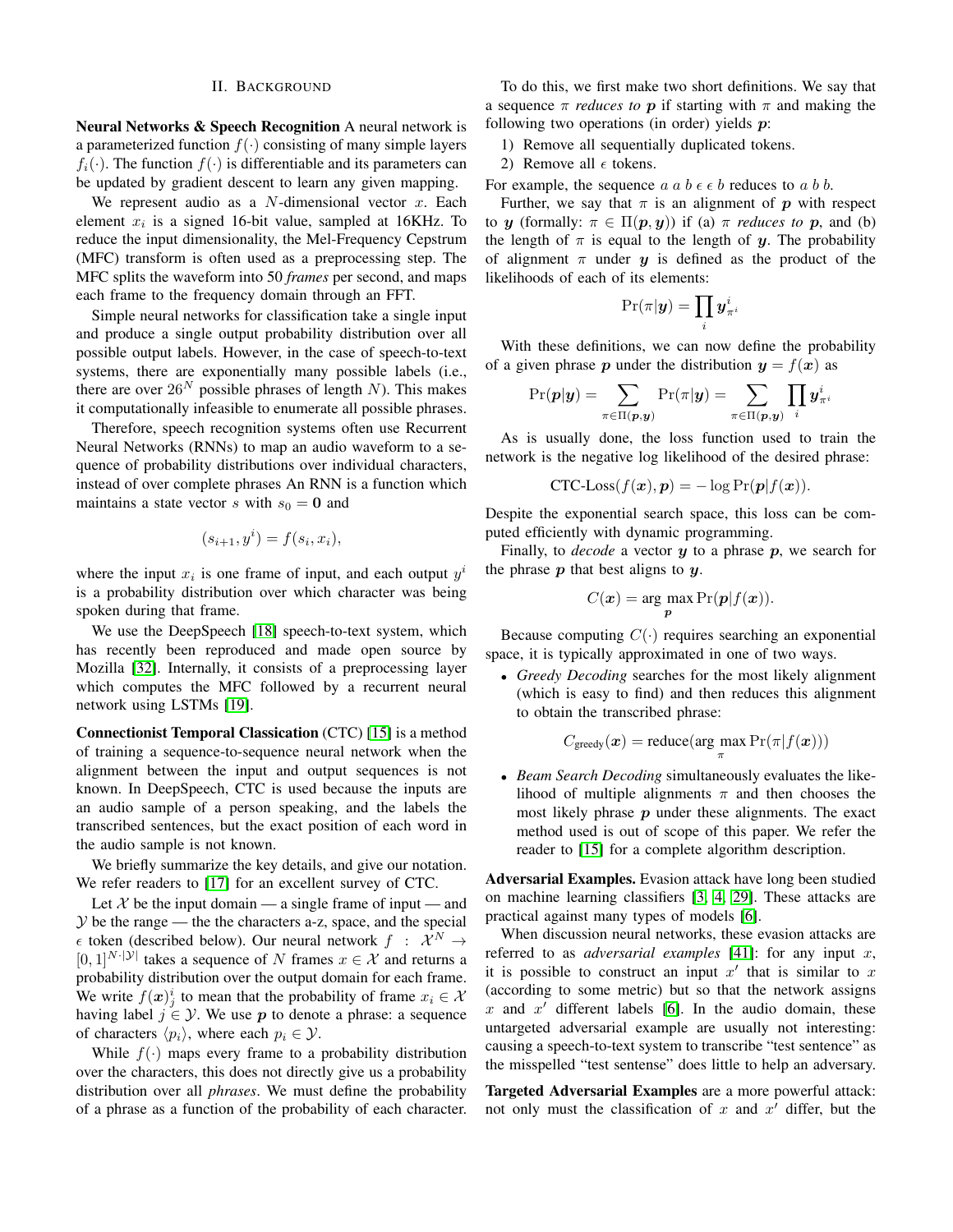network must assign a specific label (chosen by the adversary) to the instance  $x'$ . The purpose of this paper is to show that targeted adversarial examples are possible with minimal distortion on speech-to-text systems.

### III. AUDIO ADVERSARIAL EXAMPLES

# *A. Threat Model & Evaluation Benchmark*

**Threat Model.** Given an audio waveform  $x$ , and target transcription y, our task is to construct another audio waveform  $x' = x + \delta$  so that x and x' sound similar (formalized below), but so that  $C(x') = y$ . We report success only if the output of the network matches exactly the target phrase (i.e., contains no misspellings, extra whitespace, or any otherwise sentimentpreserving modifications); if we allow for these types of changes, we can obtain substantially lower distortion.

We assume a white-box setting where the adversary has complete knowledge of the model and its parameters. This is the threat model taken in most prior work [\[14\]](#page-6-26) and allows the adversary the most power. Just as later work in the space of images showed black-box attacks are possible [\[22,](#page-6-27) [35\]](#page-6-28); we expect that our attacks can be extended to black-box attacks.

Distortion Metric. How should we quantify the amount of distortion introduced by a perturbation  $\delta$ ? In the space of images, despite some debate about what metrics truly mirror perceptual distance [\[36\]](#page-6-29), most of the community has settled on  $l_p$  metrics [\[8\]](#page-6-18), most often using  $l_{\infty}$  [\[14,](#page-6-26) [30\]](#page-6-30), the maximum amount any pixel has been changed; we follow this convention.

We measure distortion in Decibels (dB): a logarithmic scale that measures the relative loudness of an audio sample:

$$
dB(x) = \max_{i} 20 \cdot \log_{10}(x_i).
$$

To say that some signal is "10 dB" is only meaningful when comparing it relative to some other reference point. In this paper, we compare dB level of the the distortion  $\delta$  to the original waveform  $x$ . To make this explicit, we often write

$$
dB_x(\delta) = dB(\delta) - dB(x).
$$

Because the perturbation introduced is *quieter* than the original signal, the distortion is a negative number, where smaller values indicate quieter distortions.

While this metric may not be a perfect measure of distortion, as long as the perturbation is small enough, it will be imperceptible to humans. We encourage the reader to listen to our adversarial examples to hear how similar they sound. Alternatively, in Figure [2,](#page-4-0) we visualize two waveforms which transcribe to different phrases overlaid.

Evaluation Benchmark. To evaluate the effectiveness of our attack, we construct targeted audio adversarial examples on the first 100 test instances of the Mozilla Common Voice dataset. For each sample, we target 10 different *incorrect* transcriptions, chosen uniformly at random such that (a) the transcription is incorrect, and (b) it is theoretically possible to reach that target<sup>[2](#page-2-0)</sup>.

# <span id="page-2-1"></span>*B. An Initial Formulation*

As is commonly done [\[6,](#page-6-0) [41\]](#page-6-1), we formulate the problem of constructing an adversarial example as an optimization problem: given a natural example  $x$ , and any target phrase t, we attempt to solve the formulation

minimize 
$$
dB_x(\delta)
$$
  
such that  $C(x + \delta) = t$   
 $x + \delta \in [-M, M]$ 

Here M represents the maximum representable value  $(2^{15}$  in our case). This constraint can be handled by clipping the values of  $\delta$  and for notational simplicity we omit it from future formulation. Due to the non-linearity of the constraint  $C(x + \delta) = t$ , standard gradient-descent techniques do not work well with this formulation.

Prior work [\[8,](#page-6-18) [41\]](#page-6-1) has worked around this difficulty by reformulating the problem as

$$
minimize dB_x(\delta) + c \cdot \ell(x + \delta, t)
$$

where the loss function  $\ell(\cdot)$  is constructed so that

$$
\ell(x',t) \le 0 \iff C(x') = t
$$

and  $c$  is a parameter that trades off the importance of being adversarial and remaining close to the original example.

Constructing a loss function  $\ell(\cdot)$  with this property is much simpler in the space of images than in the domain of audio; on images,  $f(x)_y$  directly corresponds to the probability of the input  $x$  having label  $y$ . In contrast, for audio, we use a second decoding step to compute  $C(x')$ , and so constructing a loss function is nontrivial.

To begin, we use the CTC loss as the loss function:

$$
\ell(x',t) = \text{CTC-Loss}(x',t).
$$

For this loss function, one direction of the implication holds true (i.e.,  $\ell(x', t) \leq 0 \implies C(x') = t$ ) but the converse does not. Fortunately, this means that the resulting solution will still be adversarial, it just may not be minimally perturbed.

The second difficulty we must address is that when using a  $l_{\infty}$  distortion metric (as we do in this paper), this optimization process will often oscillate around a solution without converging [\[8\]](#page-6-18). Therefore, we use a similar trick to what is done in [\[8\]](#page-6-18) and initially solve the formulation

minimize 
$$
|\delta|_2^2 + c \cdot \ell(x + \delta, t)
$$
  
such that  $dB_x(\delta) \leq \tau$ 

or equivalently we could require that  $\delta_i \in [-10^{\tau/20}, 10^{\tau/20}]$ . This bounds  $\delta$  to have distortion at most  $\tau$ . We initialize  $\tau$  to some sufficiently large constant, and upon obtaining a solution  $\delta^*$  to the above problem, we reduce  $\tau$  and resume minimization until no solution can be found, and return the solution to the optimization problem with minimum distortion.

To ensure that our audio adversarial examples retain their label after discretizing to 16-bit audio, we add a small amount

<span id="page-2-0"></span> $2$ Since audio is sampled at 50 frames per second, we can not make a 1 second audio clip target a 60 character transcription.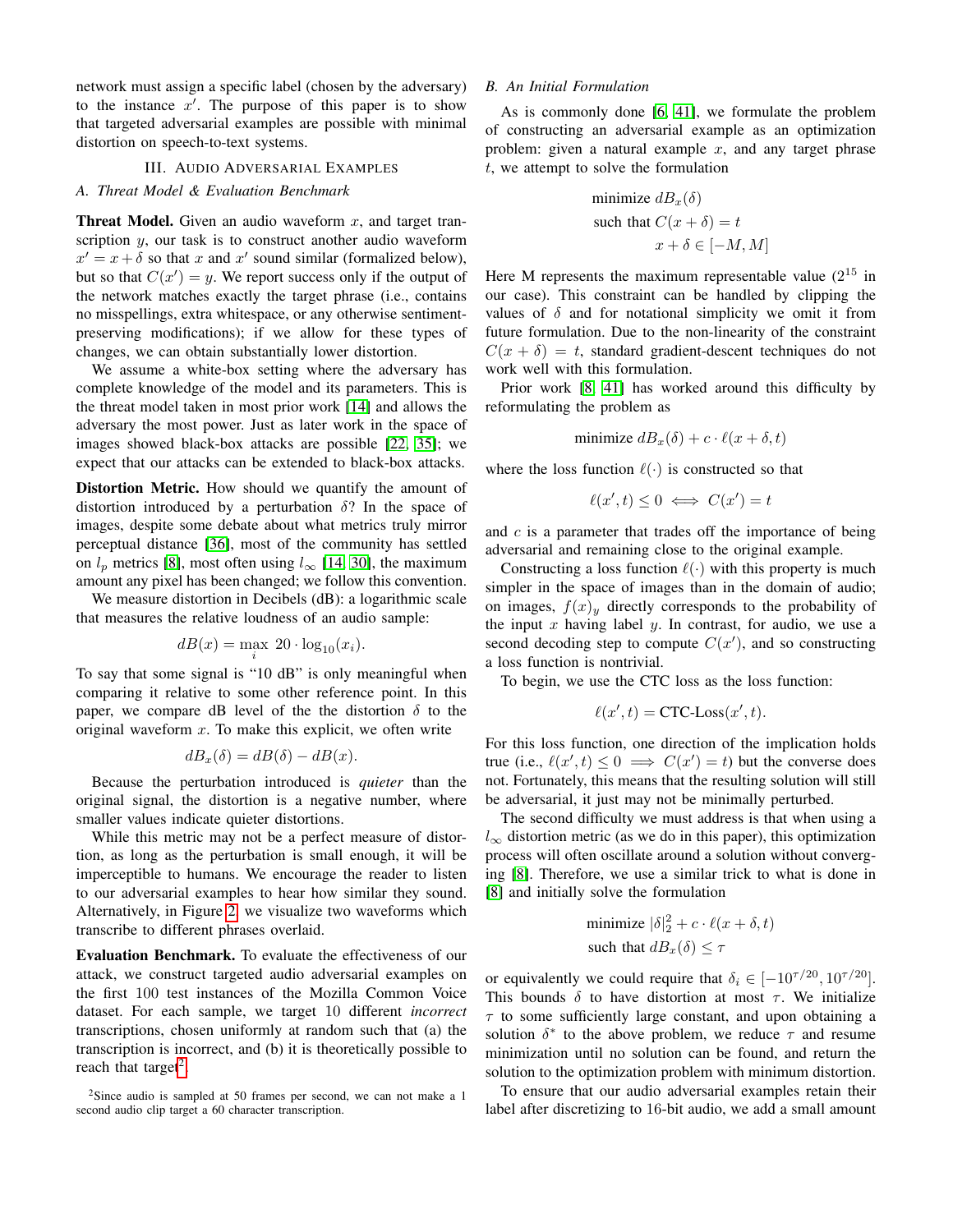of Gaussian noise with standard deviation 1.0 to the input before classifying it.

To solve this formulation, we differentiate through the entire classifier to generate our adversarial examples — starting from the entire audio sample, through the MFC, and neural network, all the way to the final loss. We solve the minimization problem over the complete audio sample simultaneously. This is in contrast with prior work on hidden voice commands [\[9\]](#page-6-10), which were generated sequentially, one frame at a time. We solve the minimization problem with the Adam [\[25\]](#page-6-31) optimizer using a learning rate of 10, for a maximum of 5, 000 iterations.

Evaluation. We are able to generate targeted adversarial examples with 100% success for each of the source-target pairs with a mean perturbation magnitude of −31dB. For comparison, this is roughly the difference between ambient noise in a quiet room and a person talking [\[39\]](#page-6-32). We encourage the reader to listen to our audio adversarial examples<sup>[3](#page-3-0)</sup>. The 95% confidence interval for distortion ranged from −15dB to −45dB.

The longer a phrase is, the more difficult it is to target: every extra character requires approximately a 0.1dB increase in distortion. However, conversely, we observe that the longer the initial source phrase is, the *easier* it is to make it target a given transcription. These two effects roughly counteract each other (although we were not able to measure this to a statistically significant degree of certainty).

Generating a single adversarial example requires approximately one hour of compute time on commodity hardware (a single NVIDIA 1080Ti). However, due to the massively parallel nature of GPUs, we are able to construct 10 adversarial examples simultaneously, reducing the time for constructing any given adversarial example to only a few minutes.<sup>[4](#page-3-1)</sup>

# <span id="page-3-2"></span>*C. Improved Loss Function*

Carlini & Wagner [\[8\]](#page-6-18) demonstrate that the choice of loss function impacts the final distortion of generated adversarial examples by a factor of 3 or more. We now show the same holds in the audio domain. While CTC loss is highly useful for training the neural network, we show that a careful design of the loss function allows generating better lower-distortion adversarial examples. For the remainder of this section, we focus on generating adversarial examples that are effective when using *greedy decoding*.

In order to minimize the CTC loss (as done in  $\S$  [III-B\)](#page-2-1), an optimizer will make *every* aspect of the transcribed phrase more similar to the target phrase. That is, if the target phrase is "ABCD" and we are already decoding to "ABCX", minimizing CTC loss will still cause the "A" to be more "A"-like, despite the fact that the only important change we require is for the "X" to be turned into a "D".

This effect of making items classified more strongly as the desired label despite already having that label led Carlini & Wagner to design a more effective loss function:

$$
\ell(x,t) = \max\left(f(x)_t - \max_{t' \neq t} f(x)_{t'}, 0\right).
$$

Once the probability of item  $y$  is larger than any other item, the optimizer no longer sees a reduction in loss by making it more strongly classified with that label.

We now adapt this loss function to the audio domain. Assume we were given an alignment  $\pi$  that aligns the phrase  $p$  with the probabilities  $y$ . Then the loss of this sequence is

$$
\ell(\boldsymbol{x},\pi) = \sum_i \max \left( f(\boldsymbol{x})_{\pi^i}^i - \max_{t' \neq \pi^i} f(\boldsymbol{x})_{t'}^i, 0 \right).
$$

We can make one further improvement on this loss function. The constant  $c$  used in the minimization formulation determines the relative importance of being close to the original symbol versus being adversarial. A larger value of  $c$  allows the optimizer to place more emphasis on reducing  $\ell(\cdot)$ .

In audio, consistent with prior work [\[9\]](#page-6-10) we observe that certain characters are more difficult for the transcription to recognize. When we choose only one constant  $c$  for the complete phrase, it must be large enough so that can make the most difficult character be transcribed correctly. This forces c to be larger than necessary for the easier-to-target segments. To resolve this issue, we instead use the following formulation:

minimize 
$$
|\delta|_2^2 + \sum_i c_i \cdot \ell_i(x + \delta, t)
$$
  
such that  $dB_x(\delta) < \tau$ 

where

$$
\ell_i(\boldsymbol{x},\pi) = \max \left(f(\boldsymbol{x})_{\pi^i}^i - \max_{t' \neq \pi^i} f(\boldsymbol{x})_{t'}^i, 0\right).
$$

Computing the loss function requires choice of an alignment  $\pi$ . If we were not concerned about runtime efficiency, in principle we could try all alignments  $\pi \in \Pi(p)$  and select the best one. However, this is computationally prohibitive.

Instead, we use a two-step attack:

- 1) First, we generate an adversarial example using the CTC loss (using the methods in  $\S$  [III-B\)](#page-2-1). Let  $x_0$  denote the adversarial example found in this way. Note that the CTC loss explicitly constructs an alignment as part of decoding. Therefore, we extract the alignment  $\pi$  that is induced by  $x_0$  (by computing  $\pi = \arg \max_i f(x_0)_i$ ). We fix this alignment  $\pi$  and use it as the target in the second step.
- 2) Next, holding the alignment  $\pi$  fixed, we generate a better adversarial example x targeting the alignment  $\pi$ . In particular, we use gradient descent using the improved loss function above to minimize  $|\delta|^2 + \sum_i c_i \cdot \ell_i(x+\delta, \pi)$ , starting gradient descent at the initial point  $\delta_0 = x_0 - x$ .

Evaluation. We repeat the evaluation from Section [III-B](#page-2-1) (above), and generate targeted adversarial examples for the

<span id="page-3-1"></span><span id="page-3-0"></span><sup>3</sup>[http://nicholas.carlini.com/code/audio](http://nicholas.carlini.com/code/audio_adversarial_examples) adversarial examples

<sup>&</sup>lt;sup>4</sup>Due to implementation difficulties, after constructing multiple adversarial examples simultaneously, we must fine-tune them individually afterwards.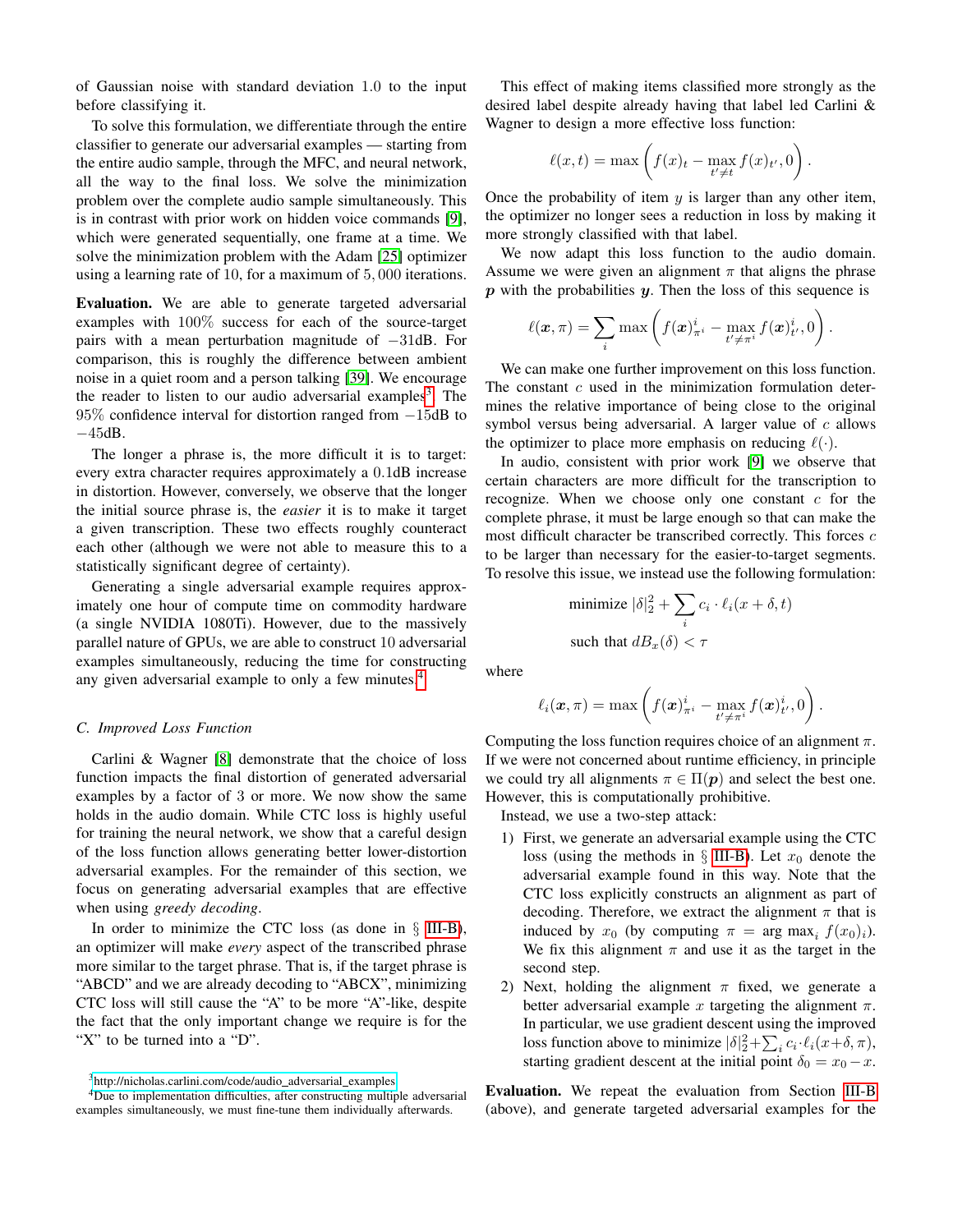MMMMMMMMMM

<span id="page-4-0"></span>Fig. 2. Original waveform (blue, thick line) with adversarial waveform (orange, thin line) overlaid; it is nearly impossible to notice a difference. The audio waveform was chosen randomly from the attacks generated and is 500 samples long.

first 100 instances of the Common Voice test set. We are able to reduce the mean distortion from −31dB to −38dB. However, the adversarial examples we generate are now only guaranteed to be effective against a greedy decoder; against a beam-search decoder, the transcribed phrases are often more similar to the target phrase than the original phrase, but do not perfectly match the target.

Figure [2](#page-4-0) shows two waveforms overlaid; the blue line is the original waveform, and the orange the modified adversarial waveform. This sample was chosen randomly from among the training data, and corresponds to a distortion of −30dB. Even visually, these two waveforms are nearly indistinguishable.

## *D. Audio Information Density*

Recall that the input waveform is converted into 50 *frames* per second of audio, and DeepSpeech outputs a probability distribution of output characters for each frame. This places the maximum density of audio at 50 characters per second. We are able to generate adversarial examples that produce output at this maximum rate, i.e., 50 characters per second of audio. Thus, short audio clips can transcribe to a long textual phrase.

The loss function can be significantly simpler in this setting. The *only* alignment of p to y is the assignment  $\pi = p$ . This means that the CW loss function can be applied directly without first heuristically finding an alignment; any other alignment would require omitting some character.

We perform this attack and find it is effective, although it requires a mean distortion of −18dB.

# *E. Starting from Non-Speech*

Not only are we able to construct adversarial examples converting a person saying one phrase to that of them saying a different phrase, we are also able to begin with arbitrary nonspeech audio sample and make that recognize as any target phrase. No technical novelty on top of what was developed above is required to mount this attack: we only change the initial audio waveform to be non-speech.

To evaluate the effectiveness of this attack, we take fivesecond clips from classical music (which contain no speech) and target phrases contained in the Common Voice dataset. We have found that this attack requires more computational effort (we perform 20, 000 iterations of gradient descent) and the total distortion is slightly larger, with a mean of −20dB.

# *F. Targeting Silence*

Finally, we find it is possible to *hide* speech by adding adversarial noise that causes DeepSpeech to transcribe noth-



<span id="page-4-1"></span>Fig. 3. CTC loss when interpolating between the original audio sample and the adversarial example (blue, solid line), compared to traveling equally far in the direction suggested by the fast gradient sign method (orange, dashed line). Adversarial examples exist far enough away from the original audio sample that exploiting the local linearity of neural networks is insufficient to construct targeted adversarial examples.

ing. While performing this attack without modification (by just targeting the empty phrase) is effective, we can slightly improve on this if we define silence to be an arbitrary length sequence of only the space character repeated. With this definition, to obtain silence, we should let

$$
\ell(\boldsymbol{x}) = \sum_i \max \left( \max_{t \in \{\epsilon, \omega\}} f(\boldsymbol{x})_t^i - \max_{t' \notin \{\epsilon, \omega\}} f(\boldsymbol{x})_{t'}^i, 0 \right).
$$

We find that targeting silence is substantially easier than targeting a specific phrase: with distortion less than −45dB below the original signal, we can turn any phrase into silence.

This partially explains why it is easier to construct adversarial examples when starting with longer audio waveforms than shorter ones: because the longer sentence contains more sounds, the adversary can just silence the ones that are not required and obtain a subsequence that nearly matches the target. In contrast, for a shorter phrase, the adversary must synthesize new characters where ones did not exist previously.

## IV. AUDIO ADVERSARIAL EXAMPLE PROPERTIES

## *A. Evaluating Single-Step Methods*

In contrast to prior work which views adversarial examples as "blind spots" of a neural network, Goodfellow *et al.* argue that adversarial examples are largely effective due to the locally linear nature of neural networks.

The Fast Gradient Sign Method (FGSM) [\[14\]](#page-6-26) demonstrates that this is true in the space of images. FGSM takes a single step in the direction of the gradient of the loss function. That is, given network  $F$  with loss function  $J$ , compute

$$
x' \leftarrow x - \epsilon \cdot \text{sign}(\nabla_x J_f(x, y)).
$$

Intuitively, for each pixel, this attack asks "in which direction should we modify this pixel to minimize the loss?" and then taking a small step in that direction for every pixel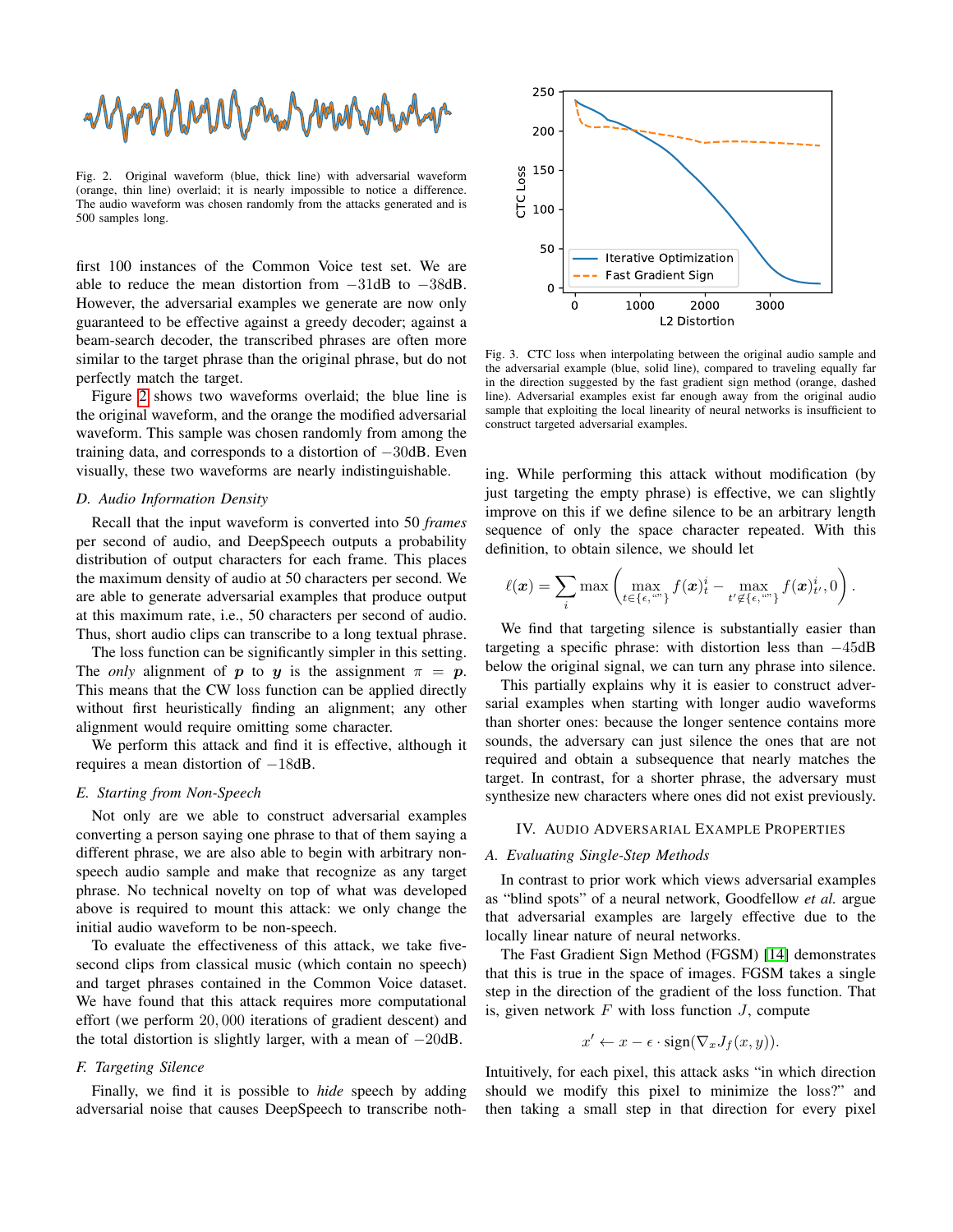simultaneously. This attack has been shown to be effective on the domain of images [\[14\]](#page-6-26).

However, we find that this type of single-step attack is not effective on audio adversarial examples: the inherent nonlinearity introduced in computing the MFCCs, along with the depth of many rounds of LSTMs, introduces a large degree of non-linearity in the output.

In Figure [3](#page-4-1) we compare the value of the CTC loss when traveling in the direction of a known adversarial example, compared to traveling in the fast gradient sign direction. While initially (near the source audio sample), the fast gradient direction is more effective at reducing the loss function, it quickly plateaus and does not decrease afterwards. On the other hand, iterative optimization chooses a direction that eventually finds an adversarial example (only when the CTC loss is below 10 does the phrase have the correct transcription).

We do, however, observe that the FGSM is effective at producing *untargeted* adversarial examples. For the same amount of distortion, adding random noise is five times less effective than taking a step in the the FGSM direction.

# *B. Robustness of Adversarial Examples*

The minimally perturbed adversarial examples we construct in Section [III-B](#page-2-1) can be made non-adversarial by trivial modifications to the input. And, indeed, simply increasing the beam search size will cause our even-more-minimally distorted adversarial examples from Section [III-C](#page-3-2) from being classified as the adversarial target label.

However, we demonstrate here that it is possible to construct adversarial examples robust to synthetic noise. As a consequence, these noise models will not be effective as defenses.

Robustness to pointwise noise. Given an adversarial example x', adding pointwise random noise  $\sigma$  to x' and returning  $C(x + \sigma)$  will cause x' to lose its adversarial label, even if the distortion  $\sigma$  is small enough to allow normal examples to retain their classification.

In practice, we find that letting  $dB_x(\sigma) = -30$  is approximately the threshold of making minor modifications to natural examples, and is sufficient to corrupt adversarial perturbations.

However, we can construct an adversarial example that is robust to this kind of noise, using a combination of two methods. First, we generate a high-confidence adversarial example  $x'$  [\[6,](#page-6-0) [8\]](#page-6-18), which we find by modifying the objective from finding a sample that is just barely classified as the target to one that is strongly classified as the target. Second, we increase the noise added during adversarial example generation to be the same −30dB noise distribution we would like to be resilient to. In particular, in each step of gradient descent, we randomly sample noise at −30dB, add it the audio before classification, and compute the gradient of this process. When we do this,  $x' + \sigma$  remains adversarial at a cost of increasing the distortion by approximately 10dB.

Robustness to MP3 compression. On images, lossy JPEG compression has been shown to significantly degrade the effectiveness of adversarial examples [\[11,](#page-6-33) [12\]](#page-6-34). An adaptive adversary can generate JPEG compression resistant adversarial examples [\[38\]](#page-6-35). We have found that without any modifications, our high-confidence audio adversarial examples generated above are MP3-compression resistant.

### V. OPEN QUESTIONS

Can these attacks be played over-the-air? Image-based adversarial examples have been shown to be feasible in the physical world [\[27\]](#page-6-36), and can even be placed as textures on three dimensional objects such that pictures of the object will remain adversarial [\[2\]](#page-6-37). In the audio space, both hidden voice commands and inaudible voice commands are effective over-the-air when played by a speaker and recorded by a microphone [\[9,](#page-6-10) [42\]](#page-6-12).

The audio adversarial examples we construct in this paper do not remain adversarial after being played over-the-air, and therefore present a limited real-world threat; however, just as the initial work on image-based adversarial examples did not consider the physical channel and only later was it shown to be possible, we believe further work will be able to produce audio adversarial examples that are effective over-the-air.

Do universal adversarial perturbations [\[31\]](#page-6-38) exist? One surprising observation is that on the space of images, it is possible to construct a single perturbation  $\delta$  that when applied to an arbitrary image  $x$  will make its classification incorrect. These attacks would be incredibly powerful on audio, and would correspond to a perturbation that could be played to cause any other waveform to recognize as a target phrase.

Are audio adversarial examples transferable? We can ask whether our attacks transfer: given an audio sample  $x$ , can we generate a single perturbation  $\delta$  so that for multiple classifiers  $f_i$ , we have  $f_i(x + \delta) = y$ ? Transferability is believed to be a fundamental property of neural networks [\[34\]](#page-6-39), which significantly hinders constructing robust defenses [\[7\]](#page-6-40) and allows attackers to mount black-box attacks [\[28\]](#page-6-41). Evaluating transferability on the audio domain is an important direction for future work.

Which existing defenses can be applied audio? To the best of our knowledge, all existing defenses to adversarial examples have only been evaluated on image domains. If the defender's objective is to produce a robust neural network, then it should improve resistance to adversarial examples on all domains, not just on images. Audio adversarial examples give a second point of comparison.

## VI. CONCLUSION

We introduce audio adversarial examples: targeted attacks on automatic speech recognition. With powerful iterative optimization-based attacks applied completely end-to-end, we are able to turn any audio waveform into any target transcription with 100% success by only adding a slight distortion. We can cause audio to transcribe up to 50 characters per second (the theoretical maximum), cause music to transcribe as arbitrary speech, and hide speech from being transcribed.